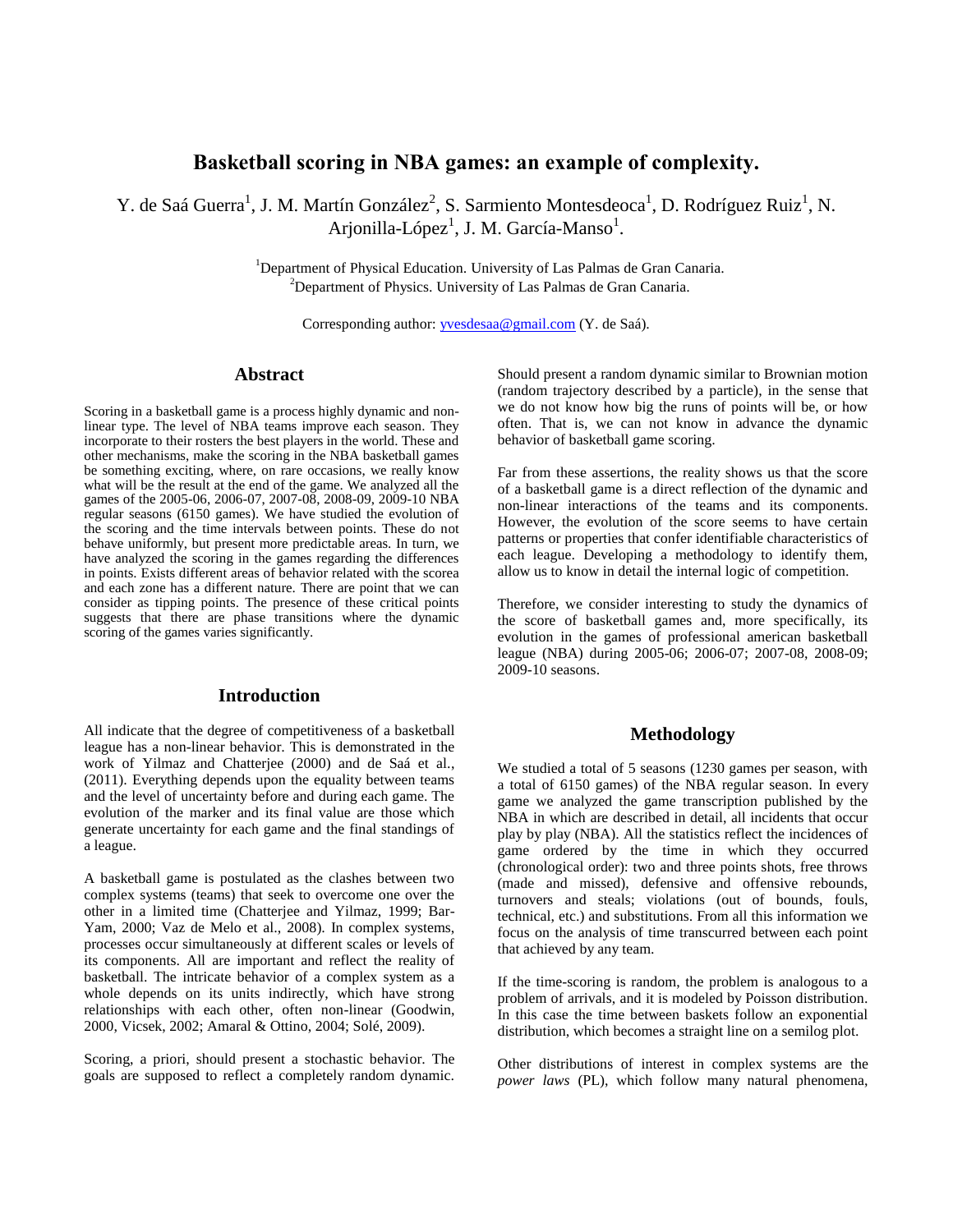often fractal, are also evident in many not natural systems. A lot of elements interact to produce a structure of higher level. These systems evolve far from equilibrium and are often highly dissipative (systems far from equilibrium). The *power laws* are described by mathematical expressions such as:

*Y=cX<sup>b</sup>*

Where X and Y are two variables, or observable quantities, *c* is a constant (it can also be seen as a normalization constant), and *b* is the scaling exponent. This kind of expression has two properties:

1) The logarithmic transformation becomes a line:

$$
log(Y) = log(c) + b log(X)
$$

2) It is invariant to scale changes.

Phenomena with this type of behavior (*power laws*) are also called scale-free. By scale we mean the spatial and temporal dimension of a phenomenon. The hypothesis of scale that arise in the context of the study of critical phenomena led to two categories of predictions, both have been well verified by a large amount of experimental data on various systems. One of the most important is the scaling law we have mentioned, whose usefulness lies on linking the various critical exponents characterizing the singular behavior of the order parameter and response functions (Amaral & Ottino., 2004).

First we calculated the time between goals and we plotted (Figure 1). Thereafter, to these numerical series obtained from timing differences between goals, was performed a semilog to find out if the behavior was deterministic or not (Figure 2). Then we calculated the difference existing between points in the final score of each game and plotted the data obtained (Figure 3). To these data we applied a log-log to verify whether differences in the score responds to a *power law* (Figure 4).

#### **Results**

The Figure 1 represents the distribution between time and field goal (two-point shots, three points and the first free throw, we must bear in mind that on the second free throw, time still stopped):



**Figure 1.** Frequencies histogram of the of time between points in the sample analyzed. We can observe that the distribution is not homogeneous. A peak exist around 20<sup> $\degree$ </sup> time value, and also present a long tail behavior

At the X-axis are represented the time in seconds, in which the goals are produced. At the Y-axis are represented the frecuency of goals. The first thing that stands out is that the data show a not simetric behavior. The distribution has a tail long tail apparently with a maximum value of 310<sup>o</sup>, and a frequency peak around the value of 20´´.

The behavior of the tail is best seen by taking logarithms: the Figure 2 shows the time intervals between goals (X-axis) and logarithm of the frequencies (Y-axis). In this case the time between points follow an exponential distribution, which becomes a straight a semilog plot. The upper panel represents the log-log plot of this same data set.



**Figure 2**. Time interval series between points and and logarithm of the frequency. Apparently, there are two different behaviors. Below 24<sup> $\cdot\cdot$ </sup> the data are a type of distribution with a maximum (peak) around 20´´. Above 24´´ follows an exponential distribution. To further analyze the behavior of the tail of the distribution (from the 100´´), we also carried out a log-log (upper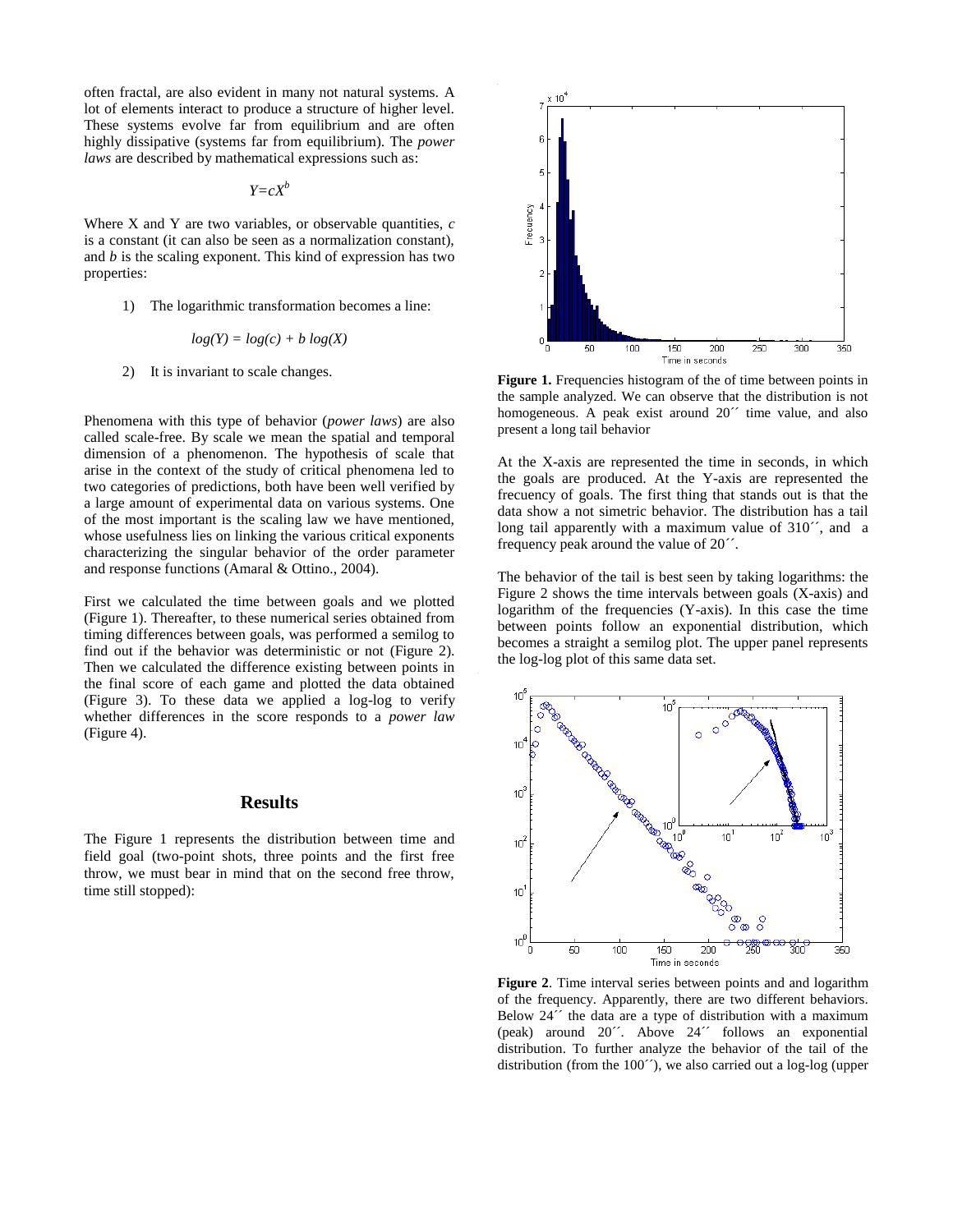panel) to verify how this trend is approaching a *power law* like behavior.

The histogram of the differences in the final score is shown in Figure 3 . The X-axis represents the difference in points between the two teams, and the Y-axis represents its frequency.



Figure 3. Point difference histogram existing in the final score of each game studied. The distribution is approximately uniform for values less than 10-12. From here the distribution shows a possible behavior of long tail.

The Figure 4 represents the log-log plot of difference values in the scoring of the games analyzed. We note as the first data (0 to 10 points approximately) behave almost homogeneously. From the value of 10 points there is an interruption in this trend, indicating a change of behavior on this variable. In addition, exists a second cut on the value of 25-28 points, which again changes its trend. These two lines (last two) appear to indicate the presence of *power laws*.



**Figure 4.** Log-log plot of data point difference and frecuency. We can see that the first array present a homogeneous tendency. Around the value of 10 points, an interruption in this trend take place. And a second one at a value around 25- 28. This suggests the presence of more than one *power law*.

## **Discussion**

At the Figure 1 we can see that the distribution has a maximum around 20<sup> $\degree$ </sup>, and a possible long tail from the 100 $\degree$ taking a large temporary segment. Approximately up 310´´. That is, there was a situation in which neither teams scored goal after 5´ from the previous goal.

Figure 2 shows a decay in a straight line from 24<sup> $\degree$ </sup>, indicating an underlying Piosson phenomenon, ie, completely random, without memory, for waiting times larger than  $24^{\prime\prime}$ .

The Figures 1 and 2 show that in a basketball game, the most likely time between goals are around 20´´. This seems logical considering the 24<sup> $\cdot$ </sup> of possession. Below and above these values the probability drops rapidly, although the effect is much greater for short baskets times (note the asymmetry of the curve).

For higher values of this peak, the probability decreases until attained a certain value, begin to be considered rare phenomena (low probability). For values above 100<sup> $\degree$ </sup> is possible that it begins to exhibit similar behavior to a *power law*.

This would be an interesting result because if it is a Poisson phenomenon, it colud have a feature called *memorylessness:* (also called evolution without after-effects): the number of goals occurring in any bounded interval of time after time *t* is independent of the number of goals occurring before time *t*. It means that the time in which each point is scored is independent of the previous.

But if the right end of the tail decays less rapidly than does the exponential distribution, mean that long time intervals are followed by long time intervals with a probability slightly higher.

Therefore, the tail end of the *power law* must be studied in more depth possibly through Extremes Values Statistics.

Values below 20´´ has high frequency values (Firgure 1 and Figure 2), which suggests that it can predicted with a small margin of error. In this case, inasmuch as the time intervals are relatively short, fastbreaks could be the source of this trend, because are the goals with the highest success rate.

This may be related with rebounds. Defensive rebounds, because allow to build the fastbreak quickly, and offensive rebounds, because allow to score goals with high success rate, and further elaborate successive attacks. Hence, the strategies of many teams are to make faults to avoid these situations, which create serious disadvantages between a team and the other.

If we consider the absolute value of the score, always grows but do not evolve uniformly. This is a reality which is maintained on all basketball games. Score runs and maximum values achieved by the teams may vary, but always does incrementally.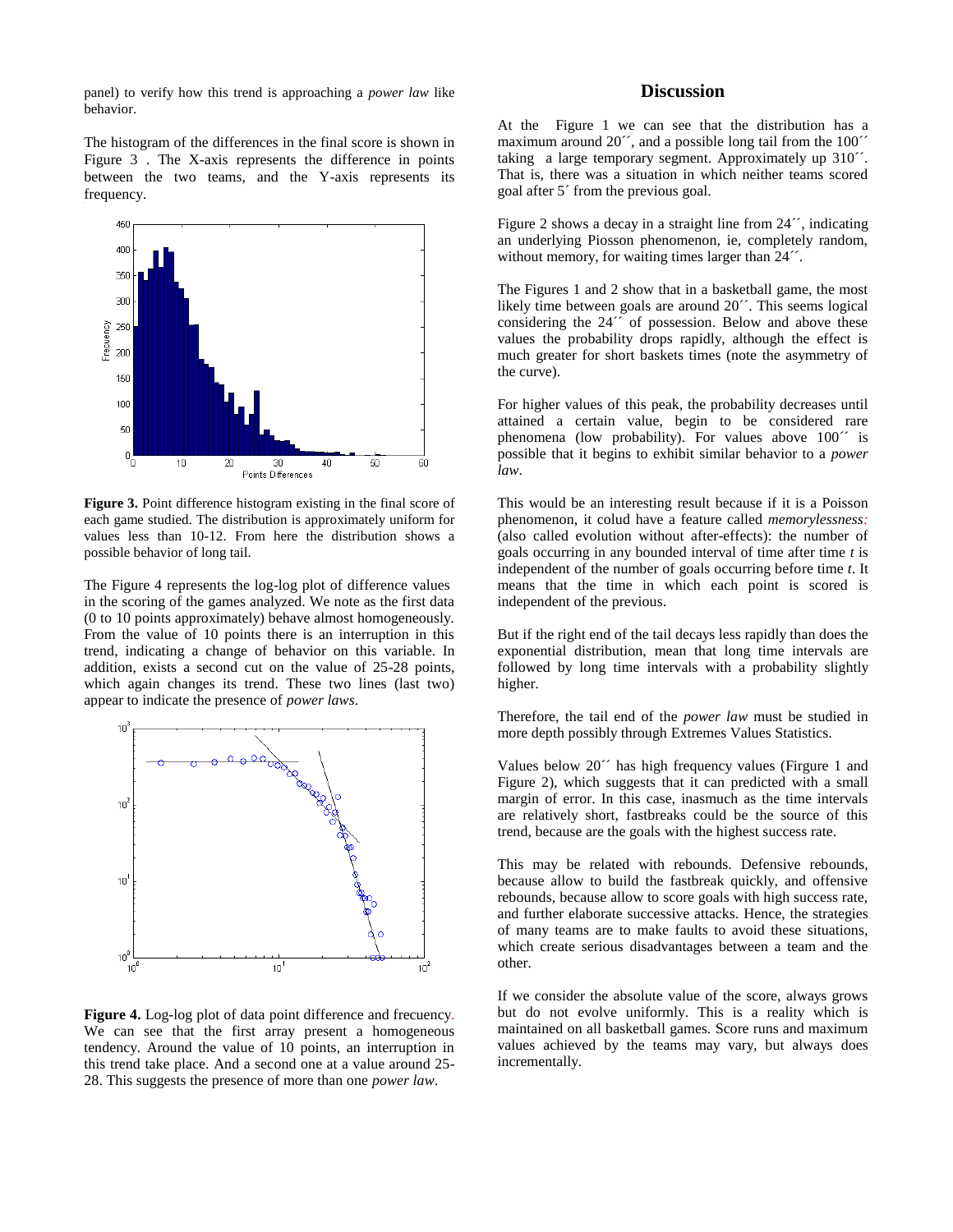The absolute points reflect the alternation of the hits of both teams. But what that really sets the dynamics of the game is the point differences between a team and another during the game. Above all at the end of the game.

For that reason, we analyzed the differences on the final score of the whole sample analysis (6150 NBA games). The result indicates that most of the games (65%) ended with a difference of between 1 and 11 points, 33% had a difference of between 11 and 28 points, and only 2% did so with a difference of 28 or more points (Figure 3). To verify whether the data followed a *power law* type distribution, we performed a log-log plot whose result can be seen in Figure 4.

From 1 point to 10 points, the distribution is almost uniform, which correspond with situations of high uncertain. But, if we overcome this score, a behavior appears in the form of *power law* (approximately from 10 points to 28 points). This indicates that the nature of game has changed, and even, if we overcome the barrier of 28 points (a second *power law*), the essence of the game changes radically. We must remember that there is not a fixed criterion to identify non-linear complex systems or self-organized criticality behaviors in sport, but the systematic linking of *power laws* behaviors indicates a possible existence (Savaglio, S. and Carbone, V., 2000; García-Manso and Martín-González, 2008).

The log-log-plot of the distribution of points difference, is broken into several power laws, for certain characteristic values that we consider thresholds or critical points, which means that game dynamic can be characterized by several critical phenomena.

Another issue to consider is the temporal evolution of the difference in points in each game. Some thermodynamic systems are characterized by an order parameter. For example, the density varies smoothly with the temperature. This reverse dependency is due to the cohesive forces prevail over the thermal motion as it decreases. Only at phase transitions (above a critical point), change can be abrupt.

In our case, we can take the time evolution of the score differences as an order parameter and analyze how the critical points, previously defined, work here. Within a particular game if the order parameter remains below 10 points, we can consider that the game is competitive, and the final result unpredictable. If a team exceeds the second threshold (28 points) must be a reaction of the second team, but the game is almost defined. Above the third point, the result is predictable. Logically depend on when the game that exceed these thresholds. That is why the point spread could be considered an order parameter of the system.

This fact makes these critical points work as a percolation threshold. Once passed, the properties of the game change. The order parameter characterises the onset at the phase transition.

The presence of these critical dynamics: the critical slowing down and speeding up (these pertubations), suggests that perhaps we are dealing with a phase transition and critical

exponents (Scheffer et al., 2009; Mc Garry et al., 2002). And as consequence the score, and therefore the game, behave as complex non-linear system or as a self-organized system criticaly (SOC).

# **Conclusions**

We can conclude that as far as intervals between goals are concerned, the time on basketball does not follow a uniform behavior, but there are different behaviors in terms of time ranges. These temporal asymmetries indicate that the basketball score behavior has a non-linear nature.The score is a reflection of the different actions and behaviors resulting from the teams clash. It appears that the teams generate complex non-linear systems that are manifested in the way the score evolves.

Given the high degree of randomness that exists in the most of games, with less than 11 points difference, we could suppose that the majority of the teams are in a state which we can consider as "critical state". A non-equilibrium state where the slightest change will cause a change of "game state", as a difference in the score, or a "phase transition". Therefore, the final result is very difficult to predict (Scheffer et al., 2009; Mc Garry et al., 2002).

The competitive dynamics in the NBA can be considered an example of the *Red Queen* hypothesis proposed by Van Valen (1973): For an evolutionary system, continuing development is needed just in order to maintain its fitness relative to the systems it is co-evolving with. It is a race without end. All competitors need to improve to remain competitive.

As future research lines, it would be interesting to see whether the teams which are complex systems, possess or generate phenomena of learning and memory. And the degree of randomness that exists on the scoring of basketball is due to the chaos that reigns during the basketball game.